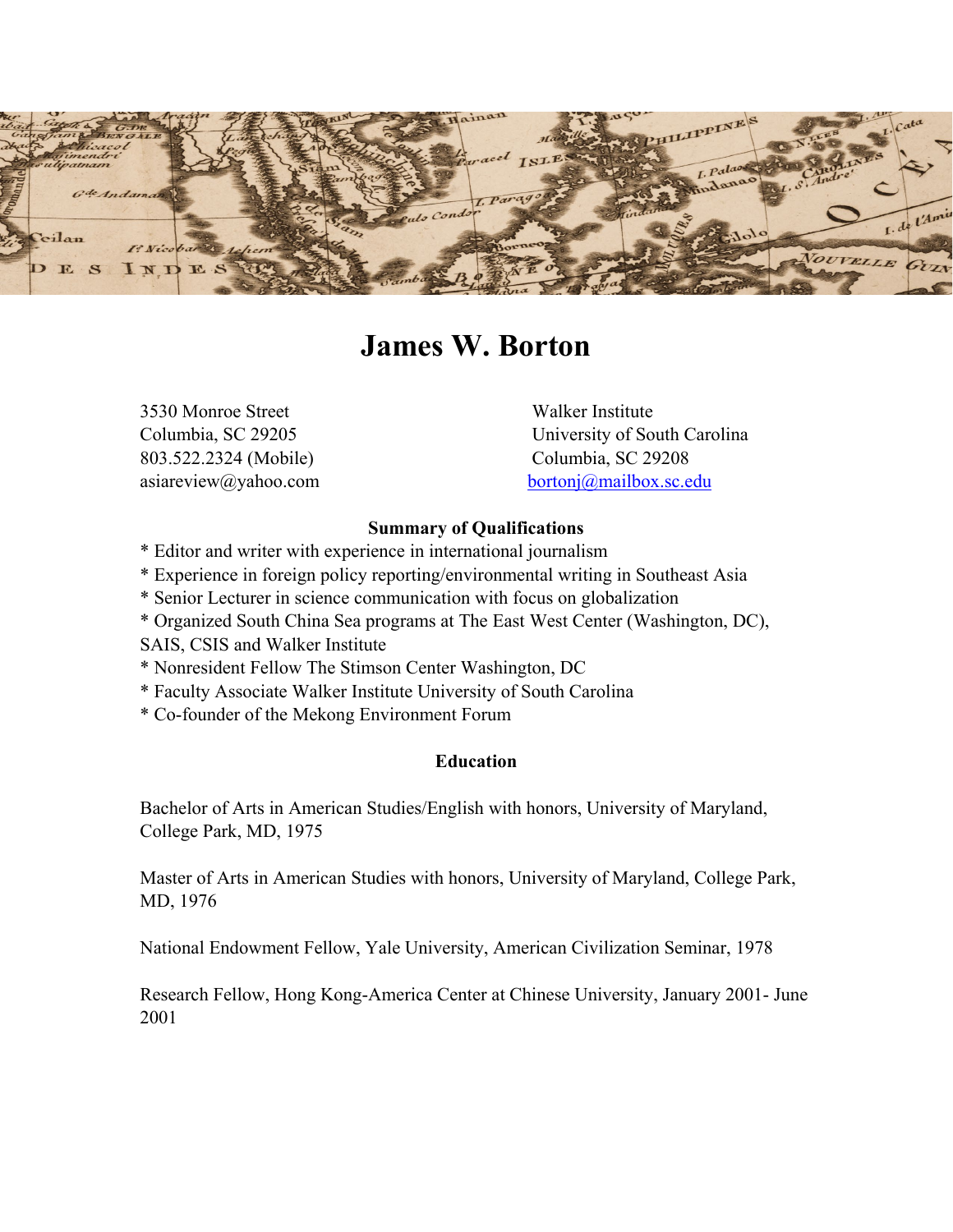## **Academic Experience**

**Faculty Associate** Walker Institute at the University of South Carolina May 2015- Present

**Adjunct** English Department/Marine Science at Coastal Carolina University, Conway, SC, August 2012-2014 Environmental/Science writing courses

**Lecturer** English University of South Carolina-Sumter, August 2007-May 2012

**Adjunct** English , University of South Carolina-Beaufort, January 2006-May 2007

**Adjunct Lecturer** in the English Department, Augusta State University, Augusta, GA August 2005 –December 2005

**Visiting Lecturer,** New School University, New York, September 2002 – December 2002 Taught courses in international news reporting/science journalism.

**Adjunct Lecturer** Pace University, New York, September 2002 – December 2002 Taught graduate-level courses in publishing and editorial principles.

**Adjunct instructor**, George Washington University, Washington, D.C., August 1978 –- December 1978

**Adjunct instructor** Federal City College, Washington, D.C., January 1978 – May 1978

**Teaching Assistant** at the University of Maryland, College Park, August 1975 – May 1976. Awarded teaching assistantship in the American Studies Department.

## **Scholarship/Publications/Presentations**

Webinar: Science Diplomacy and Environmental Peacebuilding in Ocean Governance" produced by the Environmental Peacebuilding Association , Washington, DC May 9, 2019

"Standing on the shoulders of science above the South China Sea fray" in East Asia Forum April 19, 2019.

"As Nations fight to control South China Sea; coral reefs are dying in silence" December 29, 2018 South China Morning Post.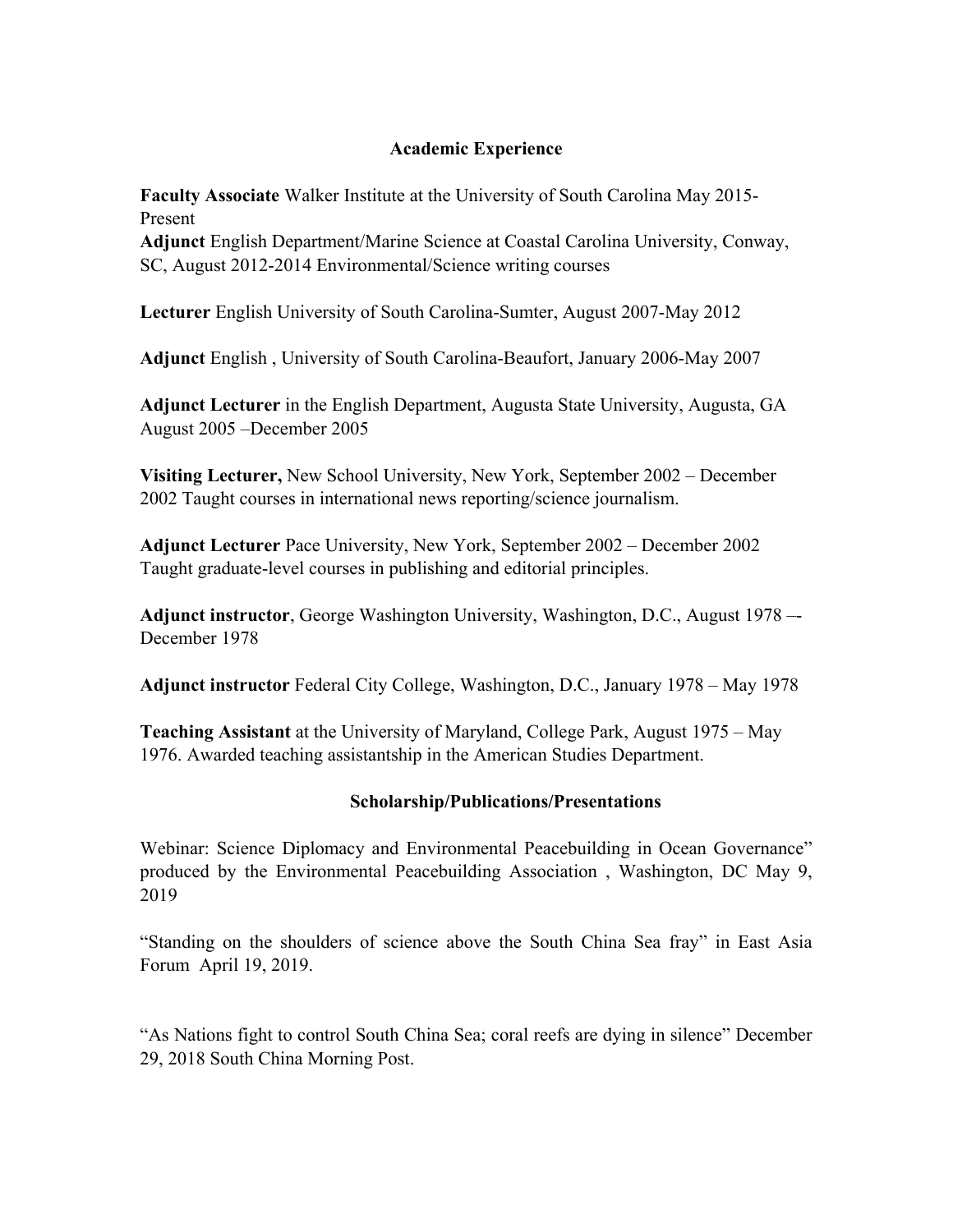Published chapter, " Science Diplomacy and Dispute Management in the South China Sea" published in the Palgrave Macmillan's Enterprises, Localities, People, and Policy in the South China Sea."2017.

"The Art of Medicine in Metaphors" in the February 2012 issue South Carolina Medical Journal.

"The Empty Heart" in the Yale Journal for Humanities in Medicine, January 2011.

"Digital Storytelling for Heart Patients" presenter at the April 2011 The Examined Life Program at the University of Iowa/Carver College of Medicine.

"Southeast Asia's Next Generation" presented by James Borton for the Bureau of Intelligence and Research, U.S. State Department, at a conference on Generational Change in Indochina , August 29, 2003.

Presenter/moderator at the Carnegie Endowment for International Peace on the theme of 'Economic Cooperation and Opportunities in the Greater Mekong Sub region' sponsored by the Asian Development Bank in Washington, DC on June 26, 2003.

Panelist at CSIS Washington, DC on "The Convergence of Marine Science and Geopolitics in the South China Sea" May 21, 2015

Panelist at SAIS Foreign Policy Institute program on "Security and Development in the South China Sea" held on October 19, 2015.

Presenter and organizer for the Washington DC based East West Center program "Environmental Security: A Crucible in the South China Sea" held on May 3, 2016.

Panelist at Walker Institute at the University of South Carolina on "Environmental Security: A Crucible in the South China Sea" held September 24, 2016.

Program organizer/moderator for program on " Sustainable Development in the Lower Mekong" held at the US Asia Institute on December 8, 2016.

## **International Journalism**

The Washington Times [https://www.washingtontimes.com](https://www.washingtontimes.com/) 8/96 –Present. Contract senior Writer/International Department. Files country reports covering ongoing business and political issues in the Pacific Rim and Asia. Regular Asia Pacific Briefing contributor/opinion columns for the foreign desk.

Geopolitical Monitor [www.geopoliticalmonitor.com](http://www.geopoliticalmonitor.com/) 2016—Present. Contract writer.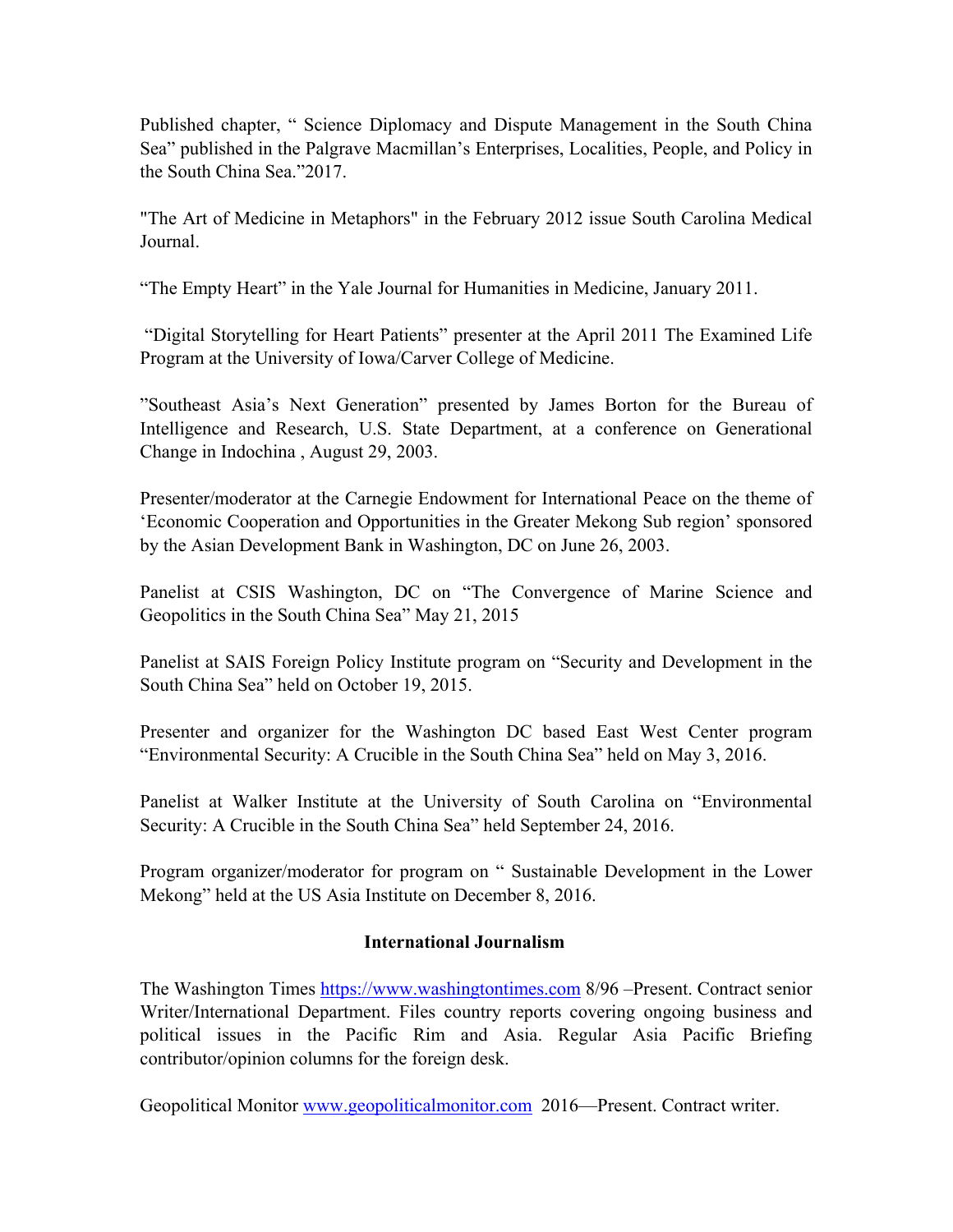World Politics Review www.worldpoliticsreview.com 2018-Present .

Asia Times Online www.atimes.com Hong Kong 2/01- 6/06. Regular correspondent to this online publishing channel. Responsible for numerous articles and in-depth series on China and media developments.

Foreign Affairs, Council on Foreign Relations New York 6/03 –1/05. Director of Asia Pacific projects. Responsible for development of writing of special reports on APEC 2003 & 2004, Saudi Arabia and others.

Academic Partners, LLC (publishers of Lingua Franca New York), 02/01 –12/01. Contract Senior Writer/Editor. Integral to successful launch of "World Higher Education Reporter," a bi-weekly newsletter providing a sourcing link for the educational market. Developed original editorial content and contributed feature articles for their flagship magazine, University Business.

New Asia Review (published by Dragon Media Inc.)1/94 –8/97. Editor and Publisher. Successfully launched this academic quarterly journal, a review of all things Asian. Developed editorial content and handled overall publishing responsibilities. Journal sold to Asia Pacific Economic Review. Board member.

Investment Dealers' Digest1/92 –1/94. Group Publisher/Editor (Venture Japan). Handled business development, marketing and management responsibilities for Mergers & Acquisitions, Directors & Boards, M&A International, and Venture Japan.

Venture Japan 7/88–1/92. Founder and Editor-in-chief. Established publishing company, Asia Pacific Communications, Inc. Developed editorial content of Venture Japan, a journal that provided strategic business information for software and biotechnology companies conducting business in Japan.

## **Selective Publications**

#### **Books**

*The Art of Medicine in Metaphors* Copernicus Healthcare 2013.

*Venture Japan: How Growing Companies Worldwide Can Tap into the Japanese Venture Capital Markets* Probus 1992.

*The South China Sea: Challenges and Promises*, Xlibris 2015. *Islands and Rocks in the South China Sea Post Hague Ruling*, Xilbris 2017